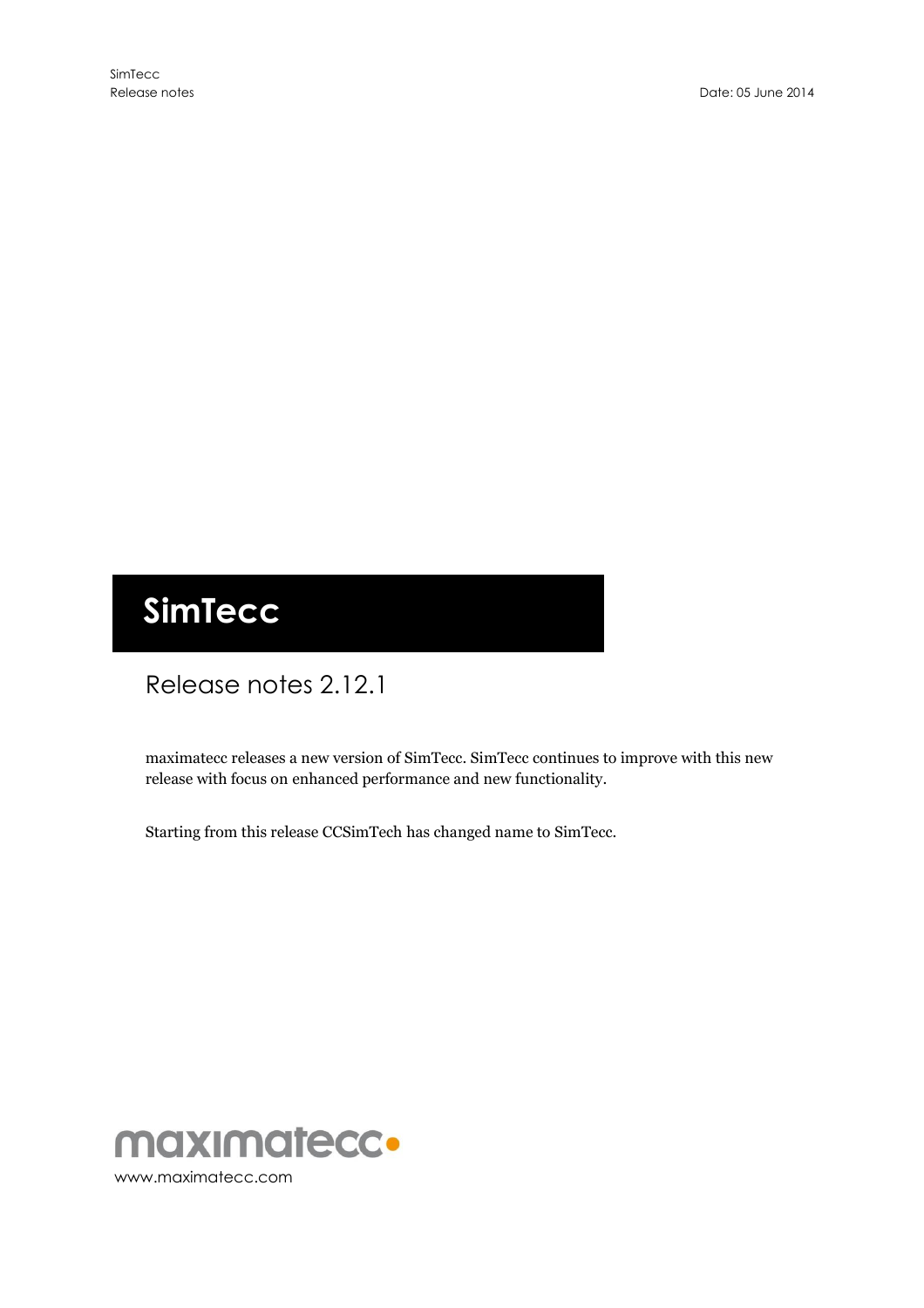## **Change notification**

maximatecc is releasing a new version of SimTecc including many bug fixes and performance enhancements to SimIo and IoTool. Also new functionality has been added to SimCan. The help file has been updated with missing API documentation.

# **Licensing**

The new version of SimTecc will not require a new license. When installing the new version of SimTecc the old license registered on the computer will be discovered. With the introduction of two license levels an old license, before version 2.7.0, is equal to the new Developer license which has no limitations.

If you don't have a valid license for SimTecc install the new version and follow the instructions in SimTecc help to request a license.

#### **New possibilities**

With this release of SimTecc 2.12.1 there are a couple of major new features:

- Fault injection has been added to SimCan allowing very specific faults to be injection into the simulation in a predictable and repeatable manner.
- Virtual devices in Linux using SocketCAN can now take part in the SimCan simulation.
- The all new SimSocket enable simulation of UDP and TCP sockets.
- License Handler now only checks out a license for today when 1 day is selected. It is also possible to specify default license check out type from the GUI.

# **Improved stability and bug fixes**

In this release a number of improvements have been made:

- Connecting I/O signals are now significantly faster which also greatly improves the performance of IoTool.
- SimCan Configurator may now be opened directly from BusTool.
- BusTool no longer crashes on exit.
- Fixed bugs in the TestComplete libraries. TCSimCan no longer blocks indefinitely when calling CanStopLog also a new property has been introduced to disable filtering when logging. TCSimMem now returns the correct memory name when retrieving memory information.

And also many small improvements are made for better stability in all SimTecc components.



**maximatecc** P.O. Box 83 • SE-822 22 Alfta • Sweden Phone: +46 271 75 76 00• info@maximatecc.com • www.maximatecc.com